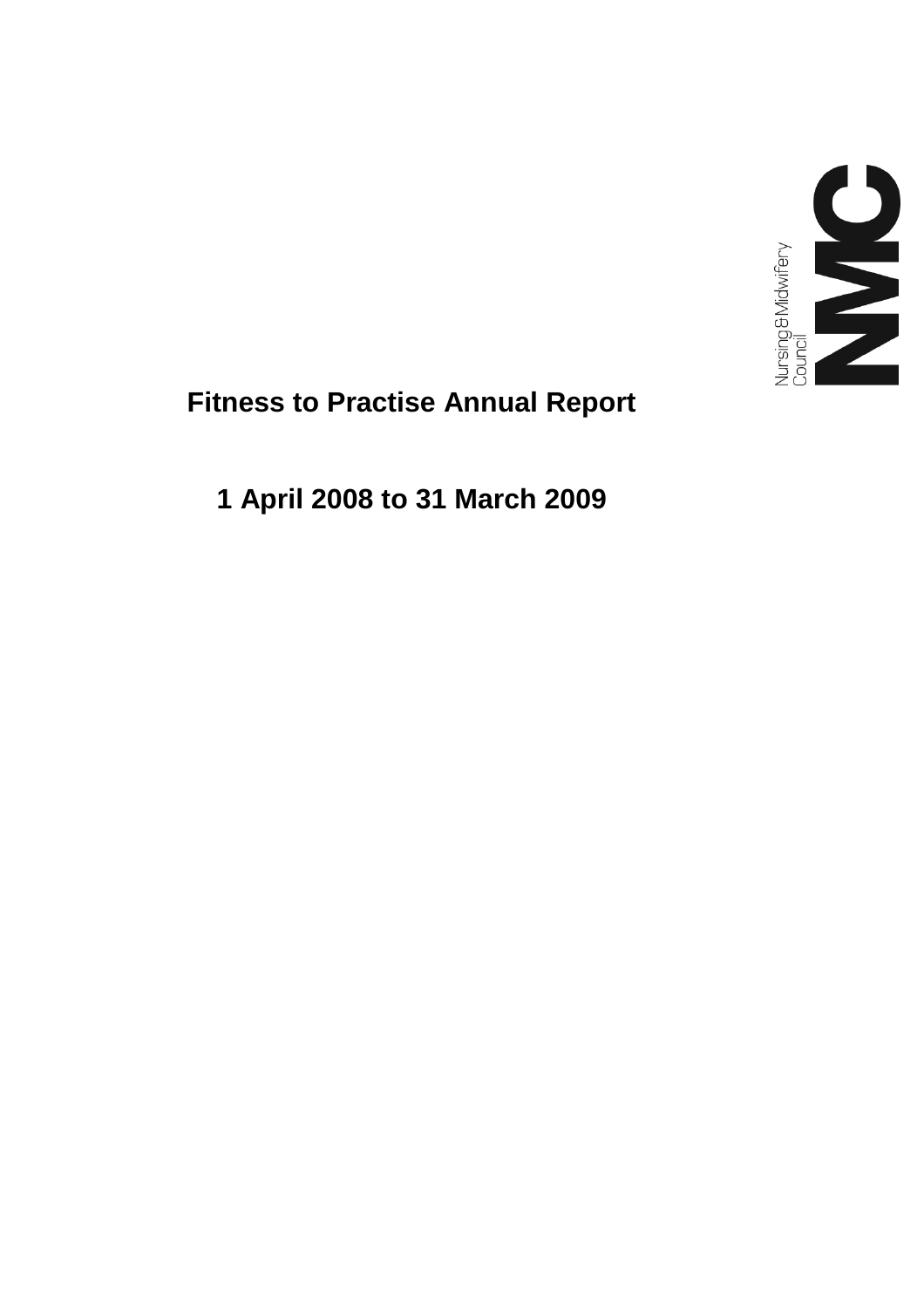# **Introduction**

The NMC is the regulator of nurses and midwives. We were established by the Nursing and Midwifery Order 2001 (the Order) to safeguard the health and wellbeing of the public. We do this by:

- keeping the register of nurses and midwives who have the skills, knowledge, good health and good character to satisfy our requirements for registration
- setting standards for education and practice
- giving guidance and advice to the professions and
- dealing appropriately with nurses and midwives whose fitness to practise is impaired.

We are pleased to present our fitness to practise annual report for April 2008 – March 2009. The report describes our arrangements for handling allegations about nurses' and midwives' fitness to practise and presents a statistical review of the cases dealt with during this period. The NMC is a Charity registered in England and Wales and in Scotland. The first part of the report records the fitness to practise activity that takes place throughout the UK. The second part of the report records those activities which have taken place in Scotland.

This has been a challenging year for the NMC, and particularly the Fitness to Practise Directorate. Following the publication of the CHRE Special Report to the Minister of State for Health Services on the Nursing and Midwifery Council on 16 June which concluded that "the NMC is carrying out its statutory functions but fails to fulfil these to the standard of performance that the public has the right to expect of a regulator". An action plan was drawn up, which prioritised work in a number of areas including fitness to practise. We conducted a fundamental review of this area of work which included a review of available resources, a training needs analysis and a review of the processes and timelines for cases. We implemented a first phase of a new electronic case management system, benchmarked a child protection training programme and the outcomes of child abuse cases against the performance of other health care regulators. We undertook a review of panellists' training needs and their induction, and began a review of our Fitness to Practise correspondence and communications to ensure that all communications are accurate, fit for purpose and meet customer service best practice standards. Last but not least, in December, following a comprehensive accommodation review, the Fitness to Practise directorate moved from offices and hearing rooms at 180 Oxford Street to premises at 61 Aldwych, offering five hearing suites and improved accommodation for staff.

# **Feedback**

If you have any comments about what you would like to see in future annual reports, please email us at Fitness.to.practise@nmc-uk.org

# **Our arrangements for dealing with people whose fitness to practise is impaired**

# **The process**

The Order requires us to deal with allegations that a nurse or midwife's fitness to practise is impaired by:

- misconduct
- lack of competence
- a conviction or caution for a criminal offence
- their physical or mental health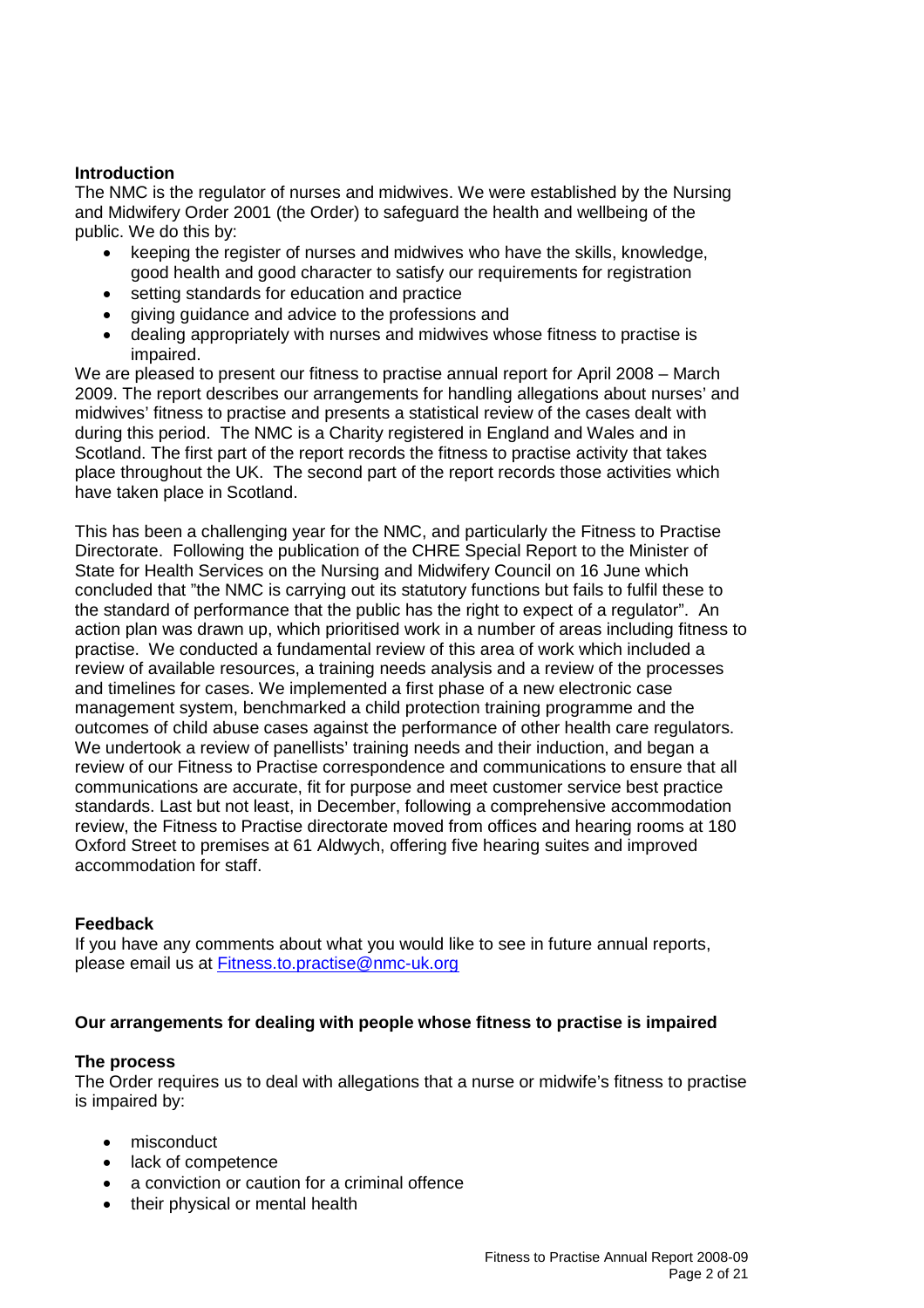- a finding of impairment by another health or social care regulator
- a barring by the Independent Barring Board in England, Wales or Northern Ireland or inclusion in the children's list or adults' list in Scotland<sup>1</sup>

We must also deal with allegations that a person's entry in the register has been obtained fraudulently or made in error.

Anyone can refer an allegation of impairment to fitness to practise to us. The police are required to report nurses and midwives who have been convicted or cautioned for a criminal offence.

Allegations can concern behaviour or conduct that occurred outside the UK, or at a time when the nurse or midwife was not registered.

There is no time limit in which an allegation has to be referred to us but we encourage early referral as it can be difficult to investigate very old allegations. Also, the sooner we are made aware of an allegation, the better we can protect the public

Allegations about the fitness to practise of nurses and midwives are considered by the three Practice Committees (Investigating Committee, Conduct and Competence Committee, Health Committee), which are established under the Order as statutory committees of the Council. The procedure to be followed by each of these committees when considering an allegation is a quasi-judicial one and is governed by rules<sup>2</sup>. The actual work of considering an allegation is carried out by a panel drawn from the membership of the relevant committee.

The Council requires referrers to:

- identify themselves by full name and postal address
- make their referral in writing
- identify the nurse or midwife concerned
- give a clear description of the incidents or behaviour leading to the allegation and
- support the allegation with appropriate evidence.

The aim is to ensure the allegation is sufficiently well explained for a panel considering the matter to understand what is alleged and the nurse or midwife to understand and be able to respond to the allegation.

If referrers have difficulty expressing themselves in English, we can arrange for translation. If they find it difficult to write, we can accept the referral in alternative forms that we can transcribe.

Leaflets for employers and members of the public are available on our website and these include forms that can be used to make the referral.

We receive many letters of referral about the conduct or performance of nurses and midwives, but not all concern the fitness to practise of the people involved. We have defined 'fitness to practise' as meaning a registrant's suitability to remain on the register without restrictions. Failure to comply with the standards in the Code of conduct for

 $1$  When relevant legislation for safeguarding and protecting vulnerable groups becomes fully operational

<sup>.&</sup>lt;br>Nursing and Midwifery Council (Fitness to Practise) Rules 2004 (SI 2004/1761), as amended from time to time.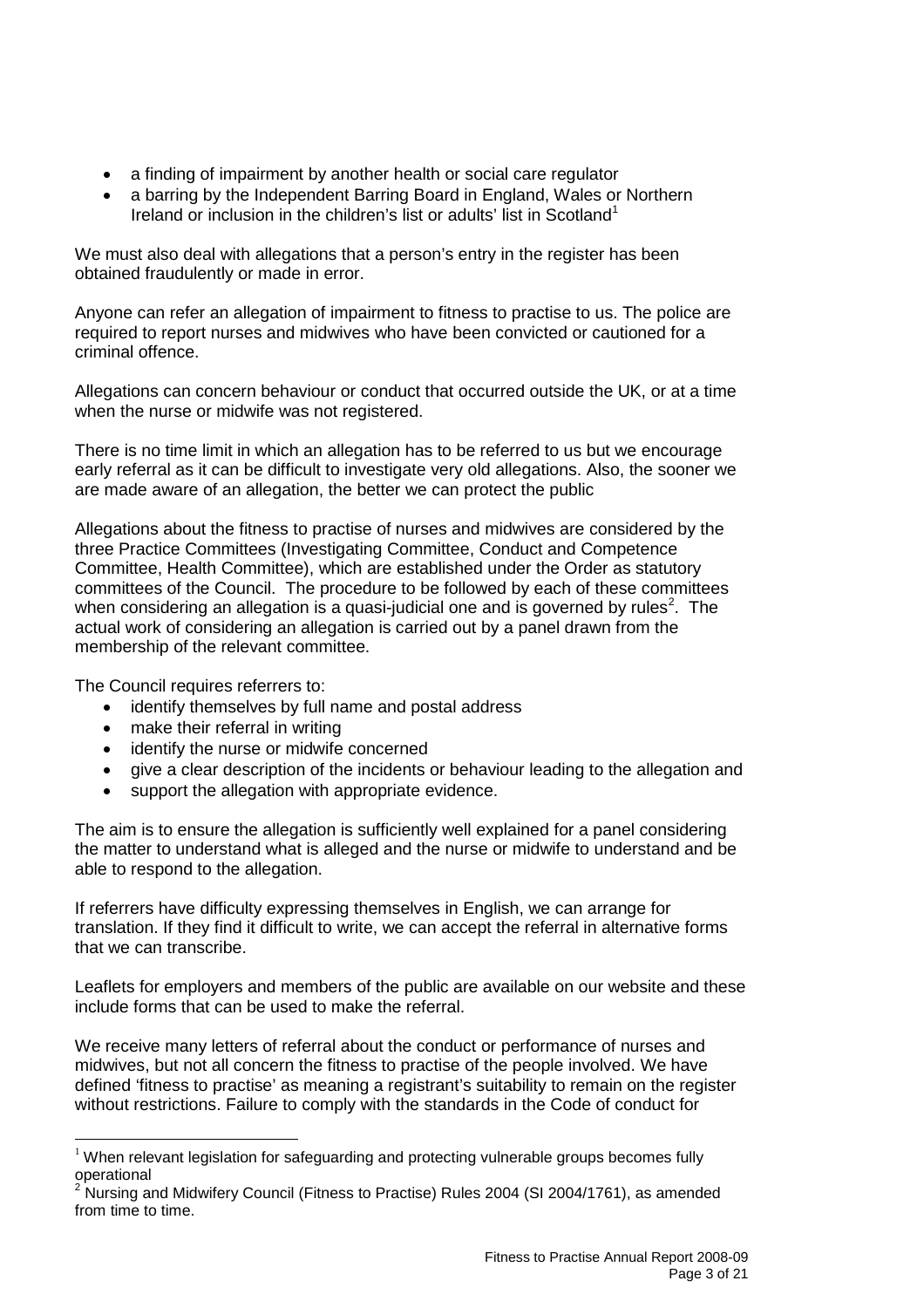nurses and midwives (the Code) does not automatically mean that a nurse or midwife's fitness to practise is impaired.

Our process is divided into three stages. The first two stages assess referrals to eliminate those that do not concern fitness to practise, or are unsupported by any evidence, or where the evidence is so slight that there is no realistic prospect that the allegation could be proved. The final stage decides whether fitness to practise is impaired and, if so, decides on the appropriate sanction.

The first stage is carried out by NMC officers; the second two stages are carried out by panels of the three Practice Committees – the Investigating Committee, the Conduct and Competence Committee or the Health Committee. Information about the members of the Practice Committees appears later in this report



## **Stage 1– triage (or initial assessment)**

Each referral is assessed by our triage team. When a referral is about someone who is not a registered nurse or midwife, the team will close the correspondence and advise the referrer about any other regulator or organisation who might be able to deal with their concern. The team can also close referrals that are not about fitness to practise, or give no details of incidents or behaviour that could show impairment, or are obviously lacking in evidence.

When a referral is insufficiently clear or not supported by evidence, the team will explain what is required with a view to enabling the referral to proceed, if that is possible, to the next stage. If the referrer is a member of the public and the evidence is or might be held by an employer or other body, the officers will try to obtain it direct from the holder.

When the referral is sufficiently clear and complete to allow referral to the next stage, the triage team passes the case to a case progression team for preparation to go to a panel of the Investigating Committee.

#### **Stage 2 – investigation**

The case progression team informs the nurse or midwife concerned that they have been referred to the Investigating Committee. The team informs them about the allegation and invites them to send the Committee a written response.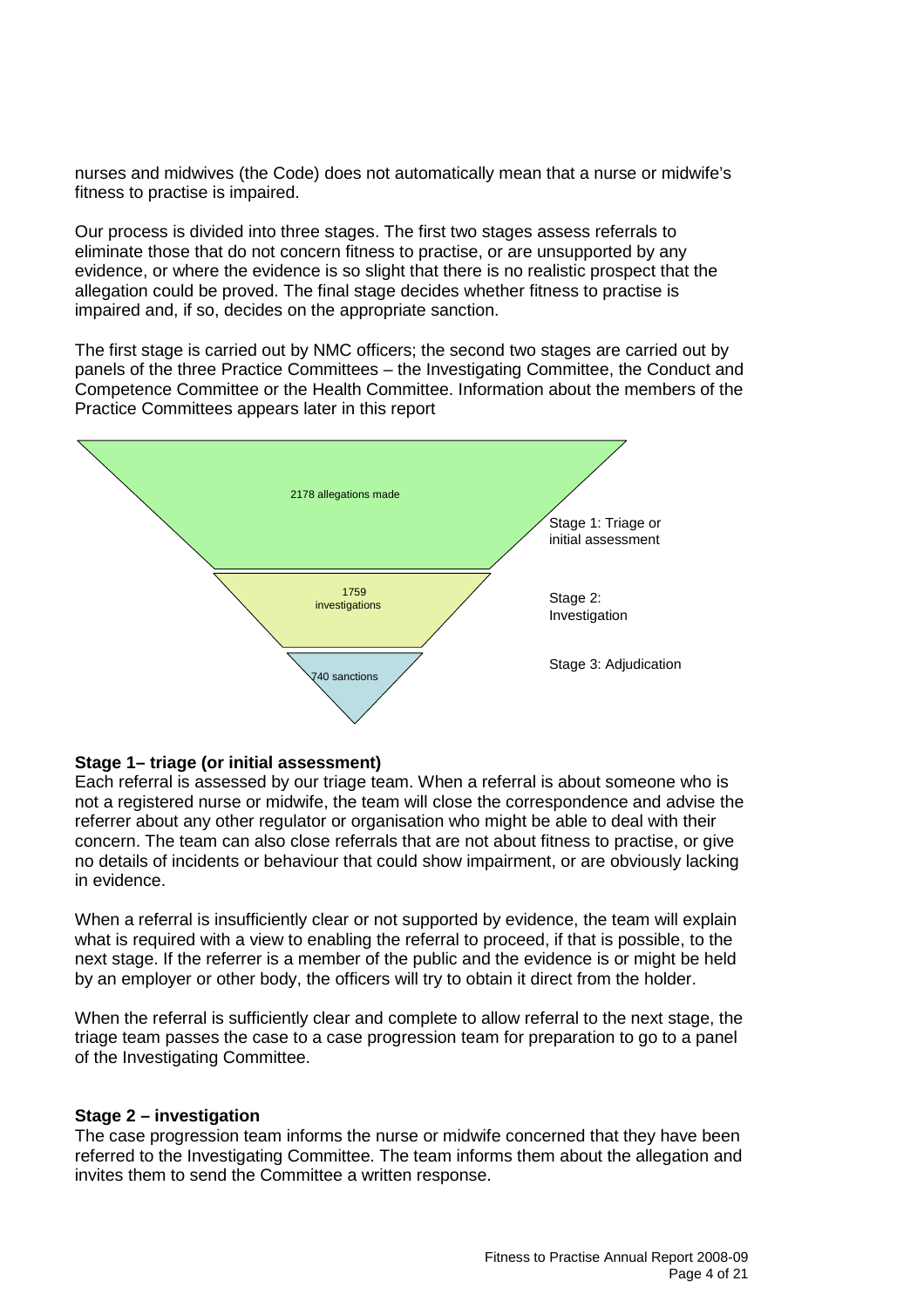Panels of the Investigating Committee work purely off the papers collected on the case; they do not take any evidence from witnesses. Their job is to decide whether there is a 'case to answer'.

If a panel decides there is no case to answer, the matter is closed. The panel may decide to keep a record of the matter for three years so that the case can be re-opened if another allegation comes in.

If a panel decides there is a case to answer of impaired fitness to practise, it must refer the matter to the Conduct and Competence Committee or Health Committee.

If a panel decides there is a case to answer of fraudulent or incorrect entry in the register, it must refer the matter to a different panel of the Investigating Committee.

## **Stage 3 – adjudication**

Panels of the Conduct and Competence Committee and Health Committee hold hearings or meetings to decide whether the allegation of impairment is proved and, if so, what action to take. Panels also consider applications for restoration to the register where the person has previously been removed.

Panels of the Investigating Committee hold hearings or meetings to decide whether the allegation of fraudulent or incorrect entry in the register is proved and, if so, what action to take.

Hearings are held in the country of the nurse or midwife's registered address – England if the registered address is outside the United Kingdom. They consider evidence and argument. Investigating Committee and Conduct and Competence Committee hearings take place in public; Health Committee hearings take place in private. The case against the nurse or midwife is presented by an NMC case presenter; the nurse and midwife is entitled to attend the hearing and to be represented. Witnesses can be called by either side.

Nurses and midwives are entitled to have their case decided at a hearing. If a hearing is not required, the case may be decided at a meeting when the it will be determined on the basis of information contained in the papers. Cases can be decided at meetings if they are straight forward and there is no public interest in dealing with them at a hearing. The majority of cases go to a hearing.

From 3 November 2008 panels have used the civil standard of proof when deciding whether the facts of the allegation are proved. Prior to 3 November 2008, the criminal standard of proof was used.

If a panel of the Conduct and Competence Committee or Health Committee finds an allegation proved, it can make one of the following orders:

- caution order for one to five years
- conditions of practice order for one to three years
- suspension order for up to one year
- striking-off order (no application for restoration can be considered before five years from the date when the order became effective)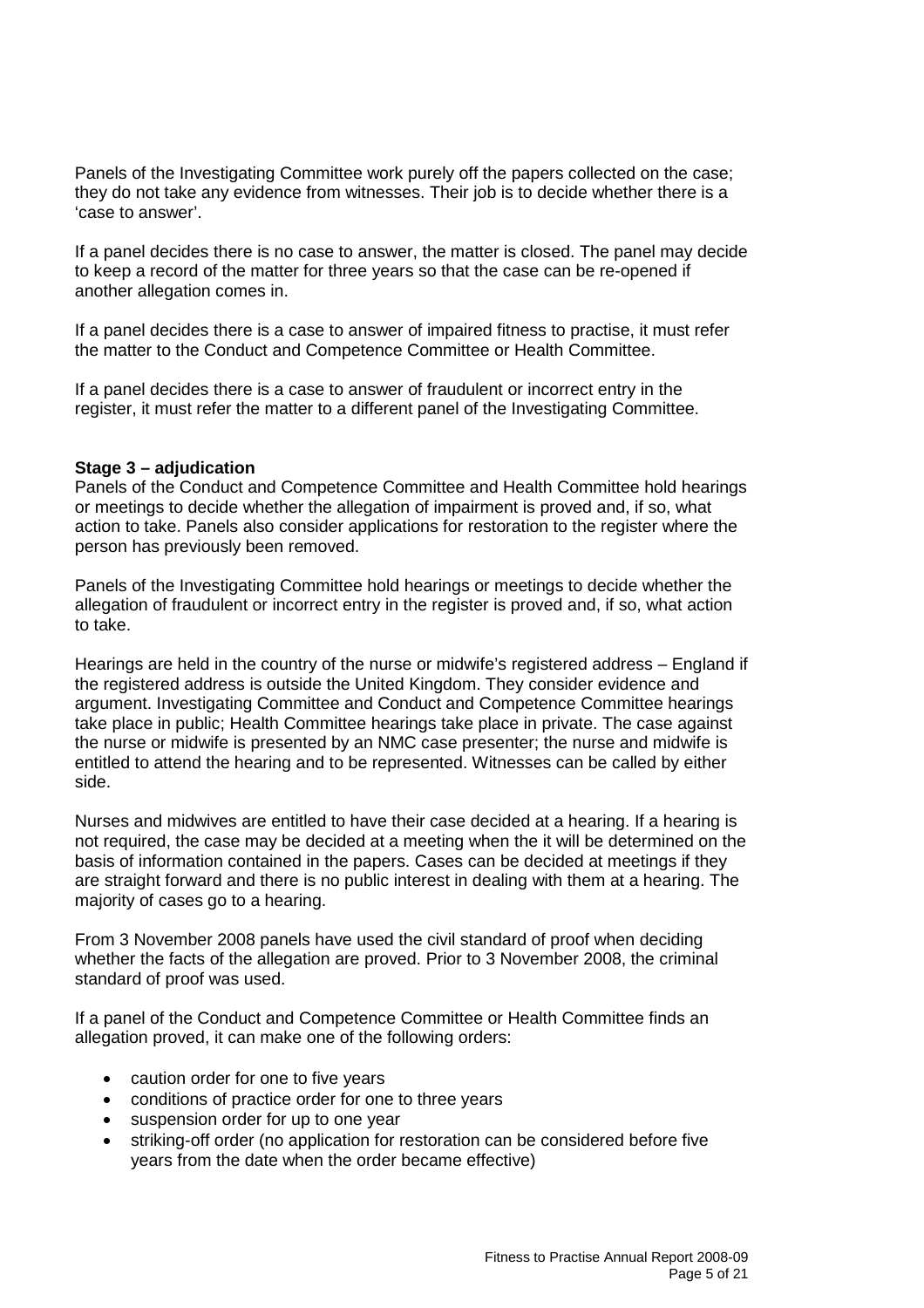The Council has published indicative sanctions guidance to help panels achieve a consistent approach in the use of the orders. The guidance is available on our website.

Conditions of practice and suspension orders must be reviewed before they expire. At the review, the panel may allow the order to expire, or they may extend it or replace it by another order.

Striking-off orders cannot be made in cases of impairment on the grounds of lack of competence or health unless a conditions of practice order or suspension order has already been in place continuously for the previous two years.

All the orders can be appealed – the appeal period is 28 days. None of the orders can come into effect until the end of the appeal period or, if an appeal is made, until the outcome of the appeal. Appeals are heard in the High Court, the Court of Session in Scotland or the High Court in Northern Ireland – depending on the country of the nurse or midwife's registered address.

An Investigating Committee panel can instruct the Registrar to remove a fraudulent or incorrect entry or to amend the register to reflect the proper position. There is a 28 day appeal period against the panel's decision and the decision cannot come into effect until the end of the appeal period or, if an appeal is made, until the outcome of the appeal. Appeals are heard in the county court or, in Scotland, in the sheriff's court.

Details of all the sanctions that have been made are published on our website together with the panels' reasons.

#### **Interim orders**

All three committees can make interim orders to suspend registration or put in place conditions of practice while the case is being investigated and awaiting a final decision. Interim orders are made at hearings which the nurse or midwife can attend and be represented. Most hearings are held in public although the public may be excluded if the issues to be discussed concern details about the nurse or midwife's health. Interim orders can be made for up to 18 months and must be reviewed after six months and then every three months. If we require an interim order to be extended beyond the period specified, we need to apply to the High Court. The High Court can extend an interim order for up to one year.

Because none of the sanctions can come into effect until the end of the appeal period (or until the outcome of the appeal), interim orders can also be made when making conditions of practice, suspension or striking-off orders or when ordering the removal or amendment of a fraudulent or incorrect entry in the register.

Details of all the interim orders that have been made are published on our website together with the panels' reasons.

#### **Public hearings**

Details of all public hearings are published in advance on our website. People who wish to observe a hearing can email us or phone to book a place.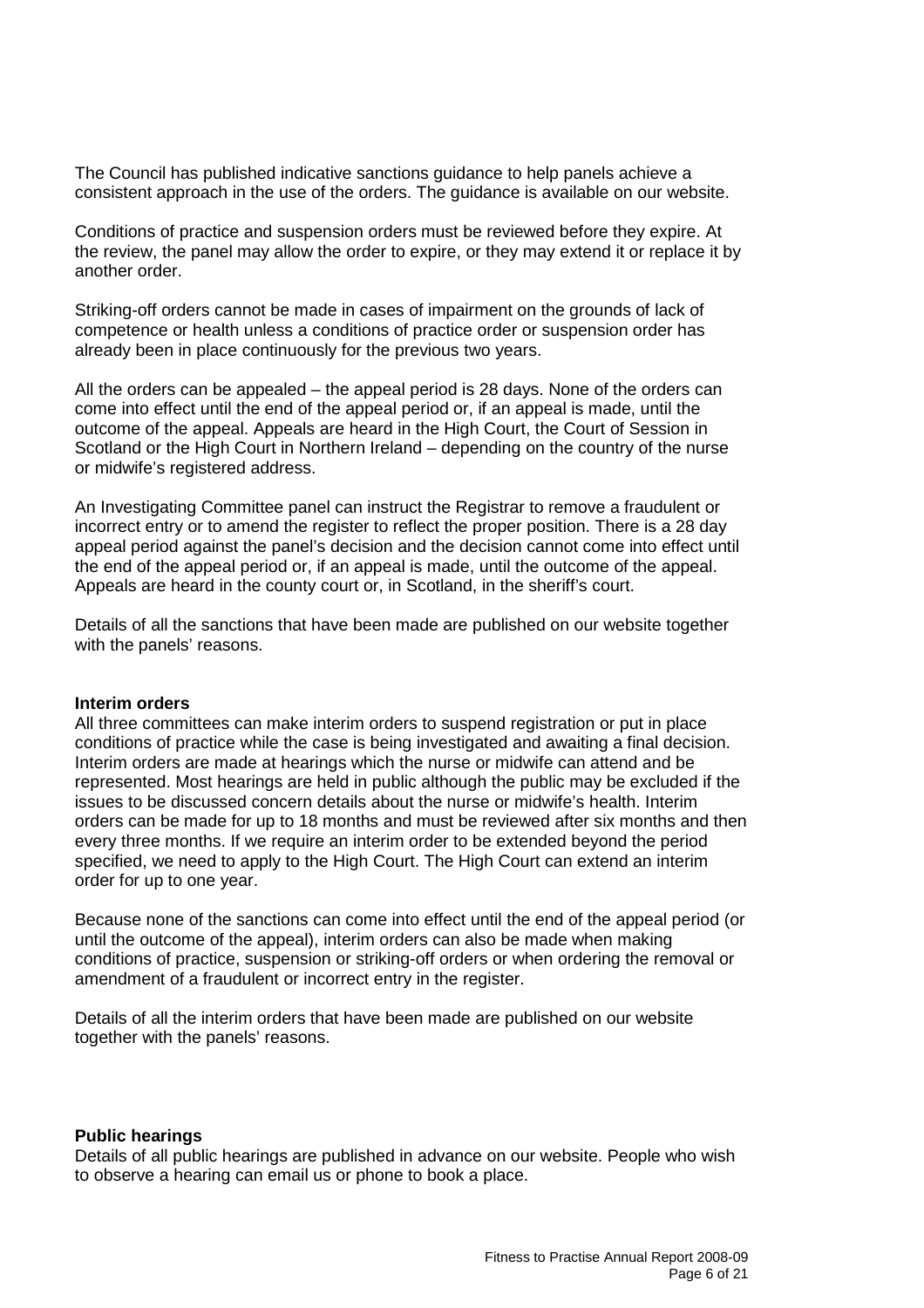## **Council for Healthcare and Regulatory Excellence**

The Council for Healthcare and Regulatory Excellence (CHRE) is an independent body accountable to Parliament, which oversees the work of the nine health professions regulators. Its primary purpose is to promote the health, safety and well-being of patients and other members of the public CHRE has the power to review all our adjudication decisions and refer to Court any that it considers to be unduly lenient and referral necessary in order to protect the public. We report all adjudication decisions to CHRE. In 2008-2009 two CHRE referrals were concluded. In one case we agreed that the referral was justified and in the other the CHRE withdrew the referral.

#### **Committee panels**

Committee panels are made up of lay people and nurses and midwives. To secure the independence of committee panels, members and chairs are appointed on the recommendation of the NMC Appointments Board, an independent committee of Council established for this purpose. Appointments are initially for four years with the opportunity for re-appointment for up to a further four years. Working with the Board, we have established a rolling programme of recruitment to ensure we have sufficient numbers of new and experienced members and chairs to deal with the case-load.

In addition to recruiting and selecting lay and nurse / midwife members and chairs for appointment, the Board is also responsible for the delivery of induction, refresher, chairs' and special skills training. During 2009 it will begin a program of appraisal of panel members' performance.

During the year:

- 69 new lay Panel members were recruited, trained and appointed
- 24 existing lay and nurse / midwife members successfully applied, were trained and appointed as chairs and
- 112 new lay people and 72 new nurses and midwives were recruited to receive training as members or chairs for appointment in the coming year.

When the last group has been trained and appointed we will have approximately 400 people in the pool of members.

Details of training delivered during the year are shown below.

|           | • four-day induction training:                | three sessions |
|-----------|-----------------------------------------------|----------------|
|           | • one-day refresher training:                 | four sessions  |
|           | • one-day chairs' training                    | four sessions  |
| $\bullet$ | one-day civil standard of proof / maintaining |                |
|           | appropriate boundaries training:              | four sessions  |
| $\bullet$ | one-day internet-related child abuse training | one session    |

one-day internet-related child abuse training one session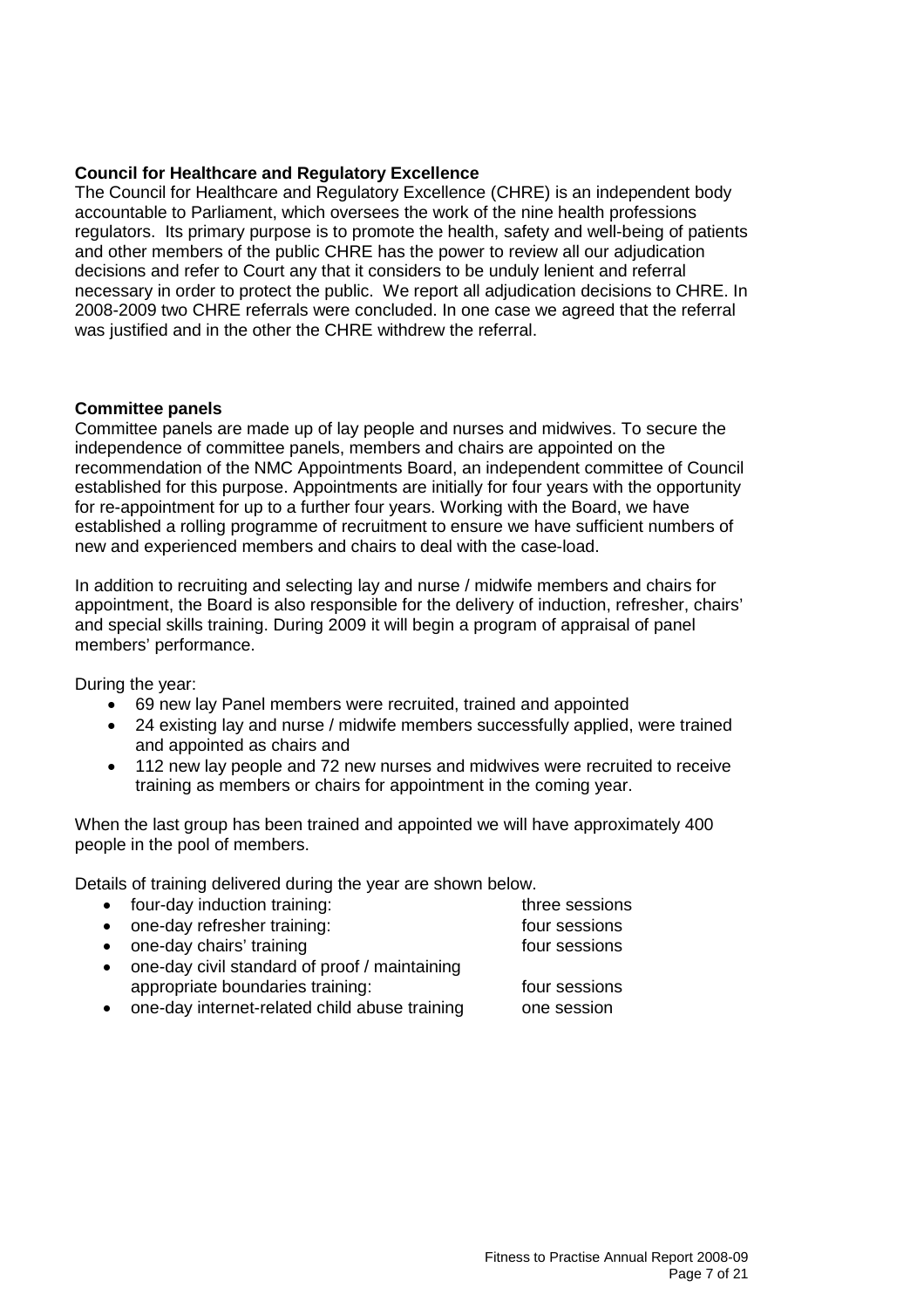## **Developments to improve our effectiveness and efficiency**

#### **New premises**

In January 2009, we moved the fitness to practise directorate into new, purpose-built accommodation at the Aldwych in London. This venue will host the majority of our hearings in England, although we will continue to use other external venues while we process the backlog of cases.

As well as providing modern, well-equipped office space, the new premises give us five serviced hearings suites with provision for panel retiring rooms, interview/consulting rooms and spacious waiting areas. Positive feed-back from staff and users assures us that the move has resulted in improvements to our efficiency and effectiveness.

## **Case management system**

During the autumn of 2008, we commissioned an electronic case management system. The system will help us to:

- progress cases more effectively
- improve the quality of our outputs
- collect reliable data on our current work-load and
- identify and plan for our future work-load.

This has been an enormously ambitious and challenging project – in terms of both the scope and speed of implementation. Phase one of the system went live in January 2009; delivery of the main part of the system will occur during May 2009, with reviews and refinements throughout the remainder of 2009/10.

#### **Staffing arrangements and training**

We have reviewed our staffing structure and arrangements to ensure we are able handle cases as quickly, efficiently and effectively as possible. We concluded that, even with the benefits expected of the new case management system, we needed to recruit additional staff in all areas so that we can reduce each team-member's work-load. This will allow us to progress cases more quickly and with improved attention to the quality of the work we produce. We also concluded that we needed a separate work-stream to conduct initial assessments of allegations. During the autumn of 2008 we established our triage team of staff dedicated to this area of work.

To support staff we have established a program of training to improve our customer service skills. Training delivered in the last year includes letter-writing and telephone skills. We have also provided training in the case management system and underlying business processes.

#### **Communication project**

In January 2009 we started a major project to improve the quality and effectiveness of our standard letters and leaflets. This project concentrates on content, language and style as well as the frequency with which we contact all those involved in a fitness to practise case.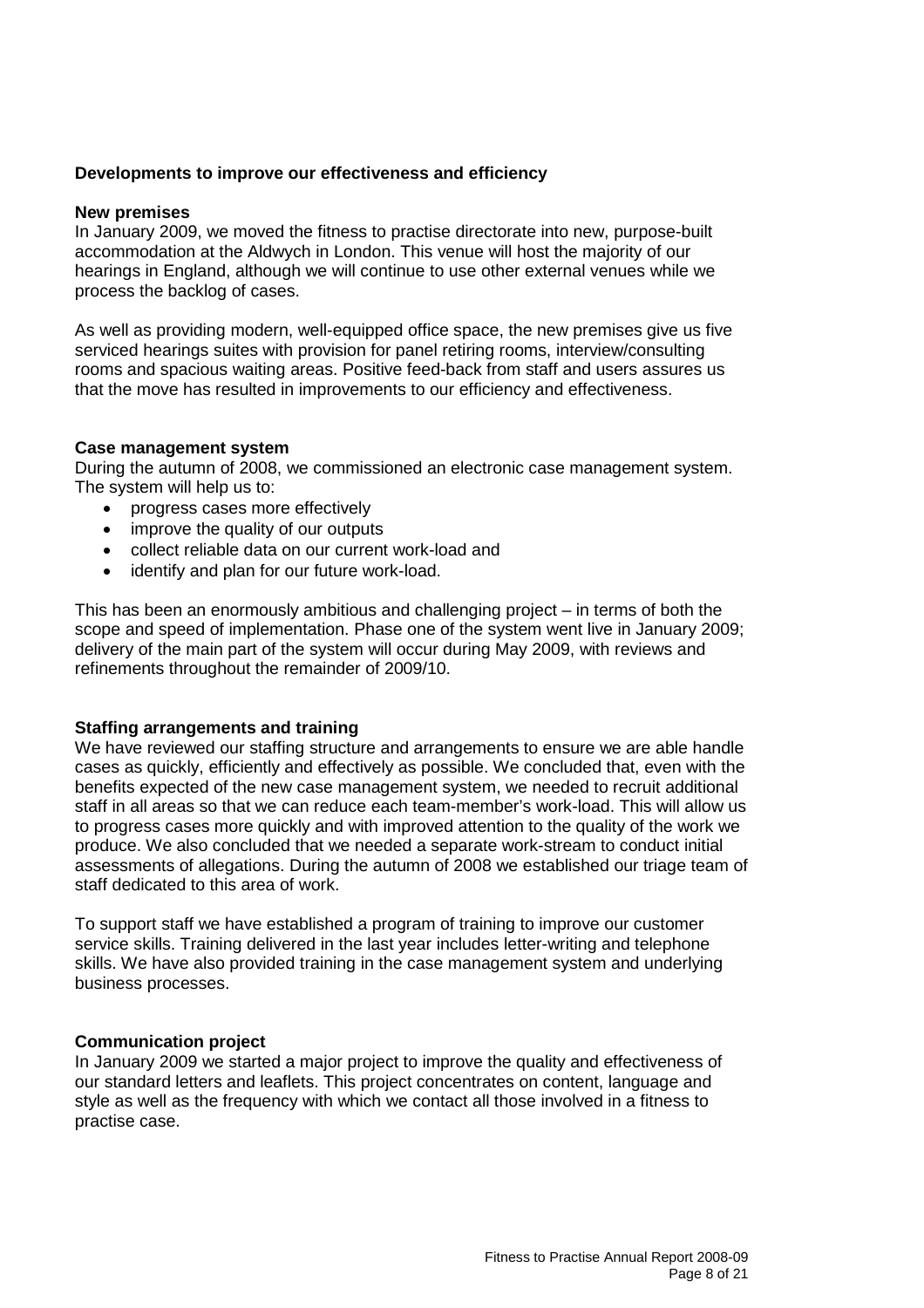## **Legacy cases**

During the year we dealt with a number of cases outstanding from our predecessor regulator, the United Kingdom Central Council for Nursing, Midwifery and Health Visiting. These cases have been complex – many of them subject to other on-going legal processes – and these problems account for the delay in bringing them to conclusion. The arrangements for processing these cases are similar to the arrangements for cases referred to the NMC, but we have reported on them separately or indicated where they have been included in the statistical analysis of the current arrangements that follows.

## **Statistical review New allegations against nurses and midwives**

In the year 2008 – 2009 the NMC received 2,178 allegations which were assessed as to whether they were suitable for referral to the Investigating Committee.

This resulted in the Investigating Committee receiving 1,759 new referrals, an increase of 18.29% compared to 2007-08 (1,487). The general figure shows that there has been an increasing trend since 2005 in the number of nurses and midwives referred to NMC. However, the number of referrals represent just 0.2% of the total number of people on our register (663,656 as at 31 March 2009).



This year nearly 50% of the cases referred to us came from employers, and 23% came from the police, who are required to inform us about nurses and midwives who have cautions and criminal convictions. Referrals from the public have increased this year (16.8%) compared to 2007-08 (8.8%), while self referrals and referrals from other health professionals remain a small percentage of the total number of referrals (3.7% and 1.5% respectively). Self-referrals are generally made if a nurse or midwife believes their health is affecting their fitness to practise.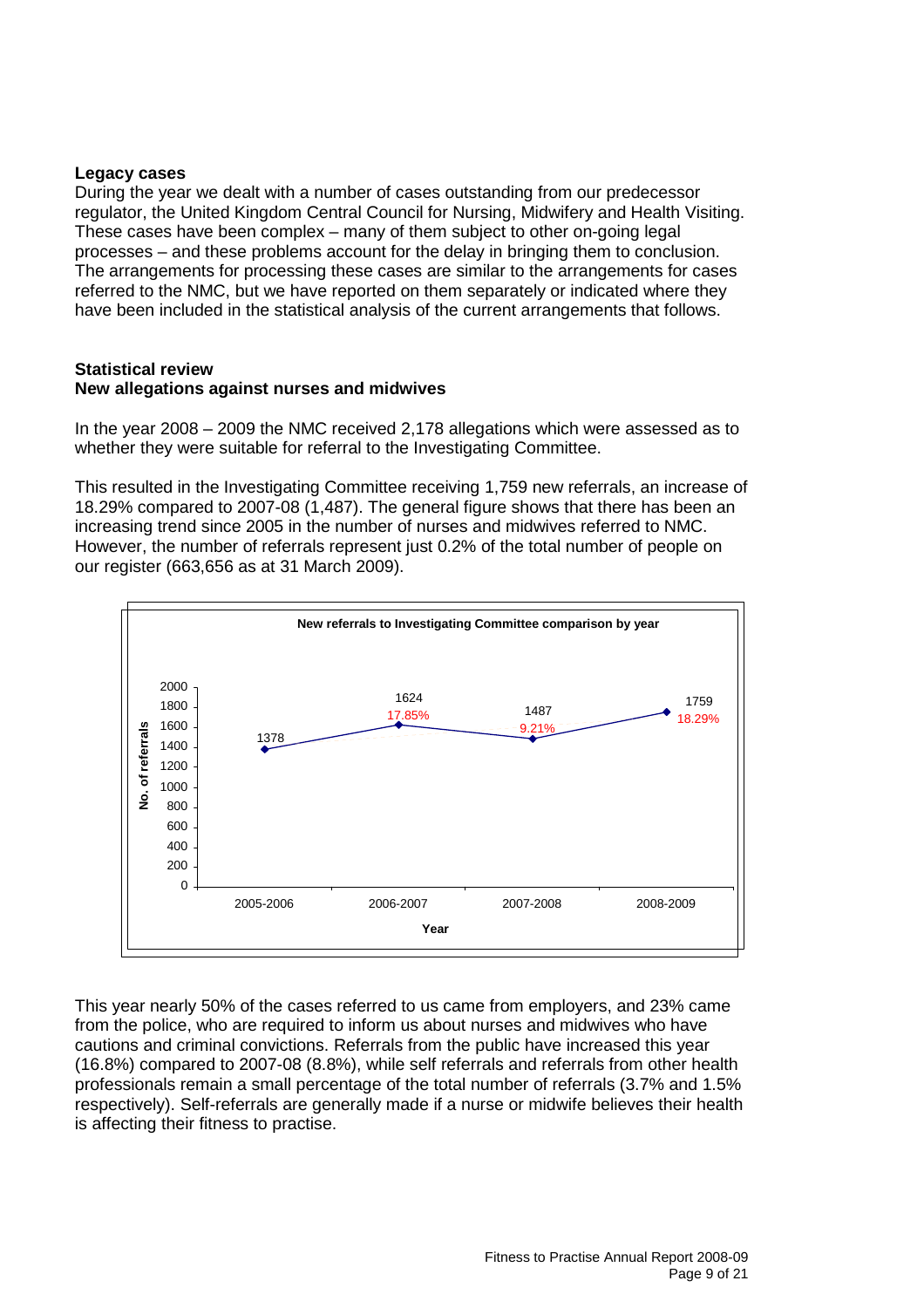## **Sources of new allegations**

| <b>Source</b>              | 2007-2008 | 2008-2009 |
|----------------------------|-----------|-----------|
| <b>Employers</b>           | 53.13%    | 47.95%    |
| Police                     | 28.92%    | 23.17%    |
| Members of the public      | 8.81%     | 16.83%    |
| Other health professionals | 2.22%     | 1.53%     |
| Others (including self     |           |           |
| referral)                  | 6.92%     | 10.52%    |

The majority of referrals, just over 88%, came from England, where most nurses and midwives live and practise, followed by Scotland - approaching 8%, Wales - approaching 3%, overseas - 0.17% and 0.11% from the European Union.

#### **Source country of referrals**

| <b>Country</b>   | 2007-2008 | 2008-2009 |
|------------------|-----------|-----------|
| England          | 84.94%    | 88.23%    |
| Scotland         | 8.34%     | 7.85%     |
| Wales            | 4.17%     | 2.84%     |
| Northern Ireland | 2.49%     | 0.80%     |
| Overseas         | 0.07%     | 0.17%     |
| EU               | 0.00%     | 0.11%     |

#### **Investigating Committee panels**

The panels must decide whether there is a case to answer. They may ask for further investigations to be made to determine whether there is a case to answer. If they decide there is a case to answer, they must refer the matter on to the Conduct and Competence Committee or Health Committee. As a separate strand of work, the panels also deal with allegations of fraudulent or incorrect entry to the register

If a panel finds there is no case to answer it will close the case. Many complaints are closed at this stage because there is insufficient evidence, or because the matter would not call the nurse or midwife's fitness to practise into question – such as minor motoring offences.

During 2008 – 2009, panels met on 51 days compared with 83 days during 2008 – 2009. The panels considered 2013\* cases – roughly a quarter fewer cases than in the previous year. In 2007 – 2008 we held two panels per week each considering cases and interim orders. We have now rationalised this arrangement so that each panel focuses either on progressing cases or on considering interim orders. This is in response to concerns from panel members about the time available to read, consider and record good quality reasons for their decisions.

| <b>IC panel</b> | 2007-2008 | 2008-2009      |
|-----------------|-----------|----------------|
| Times met       | 83        | 5 <sup>1</sup> |
| Number of cases | 2688      | 2013           |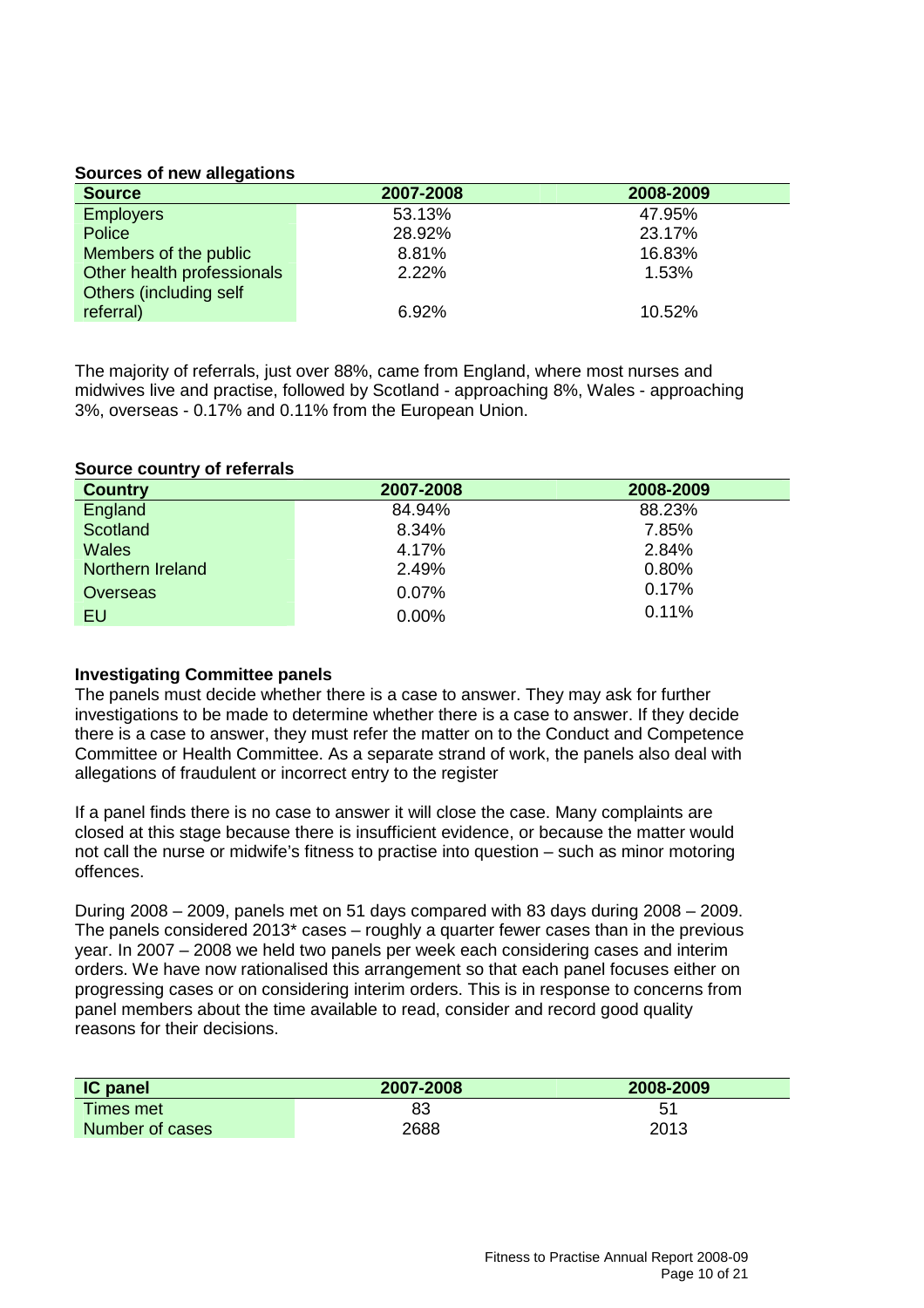## **Investigating Committee panel decisions**

| <b>Decisions</b>                                    |     | 2005-2006                |      | 2006-2007 | 2007-2008 |                          | 2008-2009 |     |
|-----------------------------------------------------|-----|--------------------------|------|-----------|-----------|--------------------------|-----------|-----|
| <b>Further investigation</b>                        | 971 | 53%                      | 1126 | 49%       | 1253      | 47%                      | 760       | 37% |
| No case to answer                                   | 645 | 35%                      | 808  | 35%       | 937       | 35%                      | 722       | 35% |
| Refer to Conduct and<br><b>Competence Committee</b> | 201 | 11%                      | 315  | 14%       | 441       | 16%                      | 352       | 17% |
| <b>Refer to Health Committee</b>                    | 13  | 1%                       | 32   | 1%        | 56        | 2%                       | 65        | 3%  |
| Refer for adjudication on                           |     |                          |      |           |           |                          |           |     |
| fraudulent or incorrect<br>entry on the register    | 1   | 0%                       | 6    | 0%        | 1         | 0%                       | 3         | 0%  |
| Adjourned<br><b>Request medical</b>                 |     |                          |      |           |           | $\overline{\phantom{a}}$ | 35        | 2%  |
| examination                                         |     | $\,$                     |      |           |           |                          | 52        | 2%  |
| Withdrawn                                           |     | $\overline{\phantom{0}}$ |      |           | -         | $\blacksquare$           | 14        | 1%  |
| Other                                               |     |                          |      |           |           |                          | 10        | 1%  |

\**Includes cases that have been considered more than once*

## **Investigating Committee interim orders – includes some legacy cases**

|            |                                                                              |               | 2007-2008 |     | 2008-2009 |
|------------|------------------------------------------------------------------------------|---------------|-----------|-----|-----------|
|            | Interim suspension order                                                     | 149           | 32%       | 171 | 36%       |
| <b>New</b> | Interim conditions of practice order                                         | 20            | 4%        | 19  | 4%        |
|            | Interim order not necessary                                                  | 31            | 7%        | 32  | 6%        |
|            | Interim suspension order continued                                           | 229           | 50%       | 38  | 7%        |
|            | Interim suspension order replaced by<br>interim conditions of practice order | 4             | 1%        | 27  | 5.5%      |
| Reviews*   | Interim conditions of practice order<br>continued                            | 19            | 19%       | 170 | 35%       |
|            | Interim conditions of practice replaced by<br>interim suspension order       | $\mathcal{P}$ | 0.4%      | 22  | 4.5%      |
|            | Interim order revoked                                                        | 8             | 2%        | 11  | 2%        |

*\*Includes cases that have been reviewed more than once*

## **Legacy cases**

Panels of the Preliminary Proceedings Committee sat and considered six cases. Five cases were sent for further investigation and one case was referred to the Professional Conduct Committee.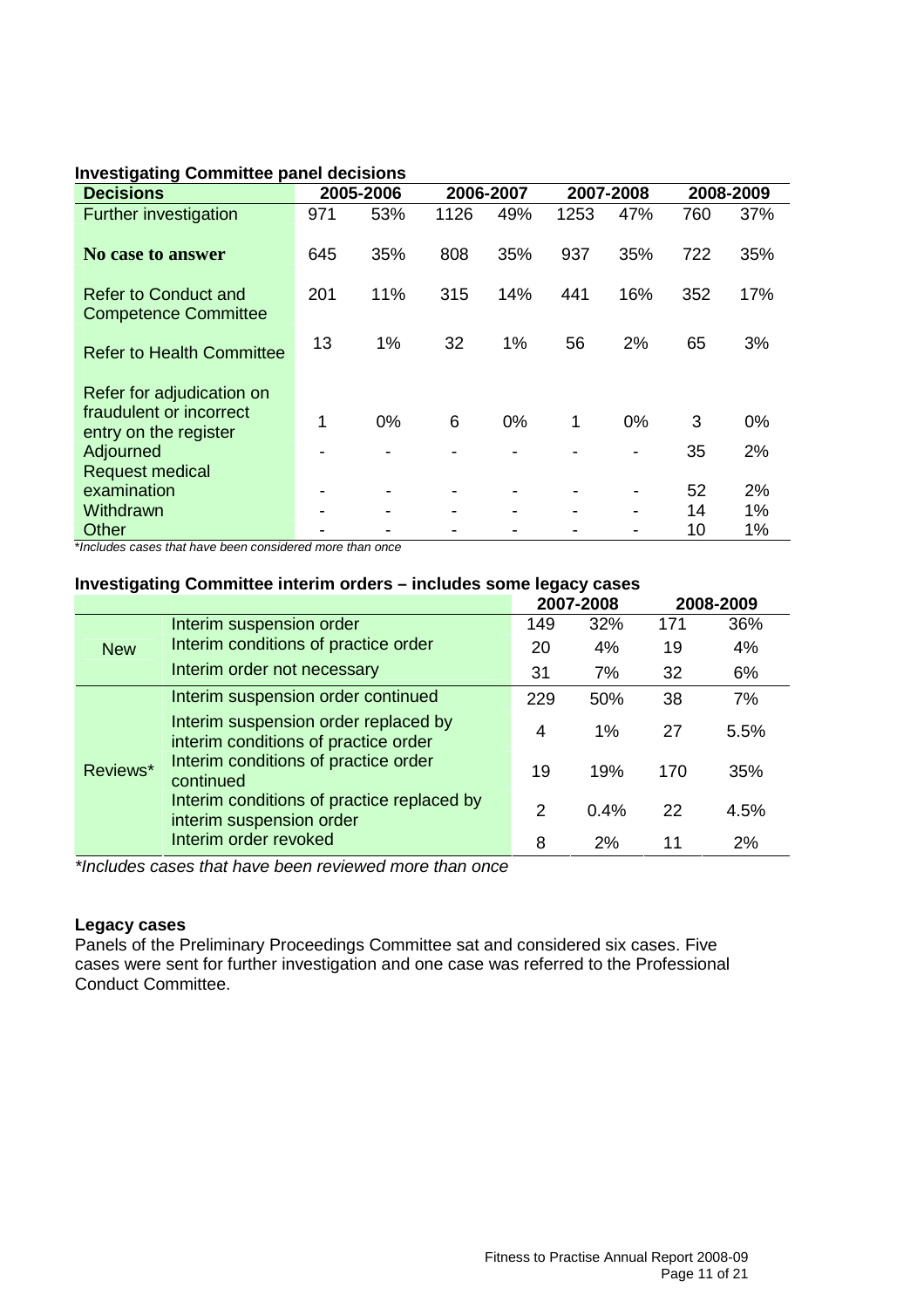## **Conduct and Competence Committee panels**

Panels must decide whether the allegation is proved and, if so, decide on the appropriate sanction. They also consider applications for restoration.

During 2008-2009 panels sat on 1,168 days which is a substantial increase over the 615 days of the previous year. The panels considered 563 cases – 81 cases more than in the previous year. We have made concerted efforts to hear older, more complex cases and this has resulted in the increased duration of cases.

| <b>CCC panel</b> | 2007-2008 | 2008-2009 |
|------------------|-----------|-----------|
| Days sat         | 615       | 1168      |
| Number of cases  | 482       | 563       |

## **Outcomes**

The table of outcomes shown below includes cases that have been considered more than once following adjournments.

#### **Conduct and Competence Committee outcomes 2005-2008**

| <b>Outcome</b>                  | 2005-2006<br>2006-2007 |     |    |     | 2007-2008 | 2008-2009 |     |     |
|---------------------------------|------------------------|-----|----|-----|-----------|-----------|-----|-----|
| Striking off order              | 16                     | 62% | 75 | 52% | 214       | 44%       | 210 | 37% |
| <b>Caution order</b>            | 3                      | 12% | 17 | 12% | 92        | 19%       | 126 | 22% |
| Conditions of practice<br>order | 1                      | 4%  | 6  | 4%  | 6         | 1%        | 16  | 3%  |
| <b>Suspension order</b>         | 0                      | 0%  | 4  | 3%  | 27        | 6%        | 68  | 12% |
| No further action               | 1                      | 4%  | 13 | 9%  | 30        | 6%        | 53  | 9%  |
| Adjourned                       | 5                      | 19% | 29 | 20% | 113       | 23%       | 68  | 12% |
| Referred from a meeting         |                        |     |    |     |           |           |     |     |
| to a hearing                    |                        |     |    |     |           |           | 10  | 2%  |
| Adjourned with interim<br>order |                        |     |    |     |           |           | 4   | 1%  |
| Conditions allowed to<br>expire |                        |     |    |     |           |           |     | 0%  |
| Withdrawn                       |                        |     |    |     |           |           |     | 1%  |

# **What the allegations were about**

Many allegations directly involve patients – most commonly these allegations concern incidents of physical or verbal abuse and failure to communicate and respect the dignity of patients.

Allegations concerning incorrect administration of drugs represent over a tenth (11.75%) of the total, and allegations about dishonesty represent just over 14% of the allegations.

Most cases concern a number of different incidents and often involve more than one type of allegation.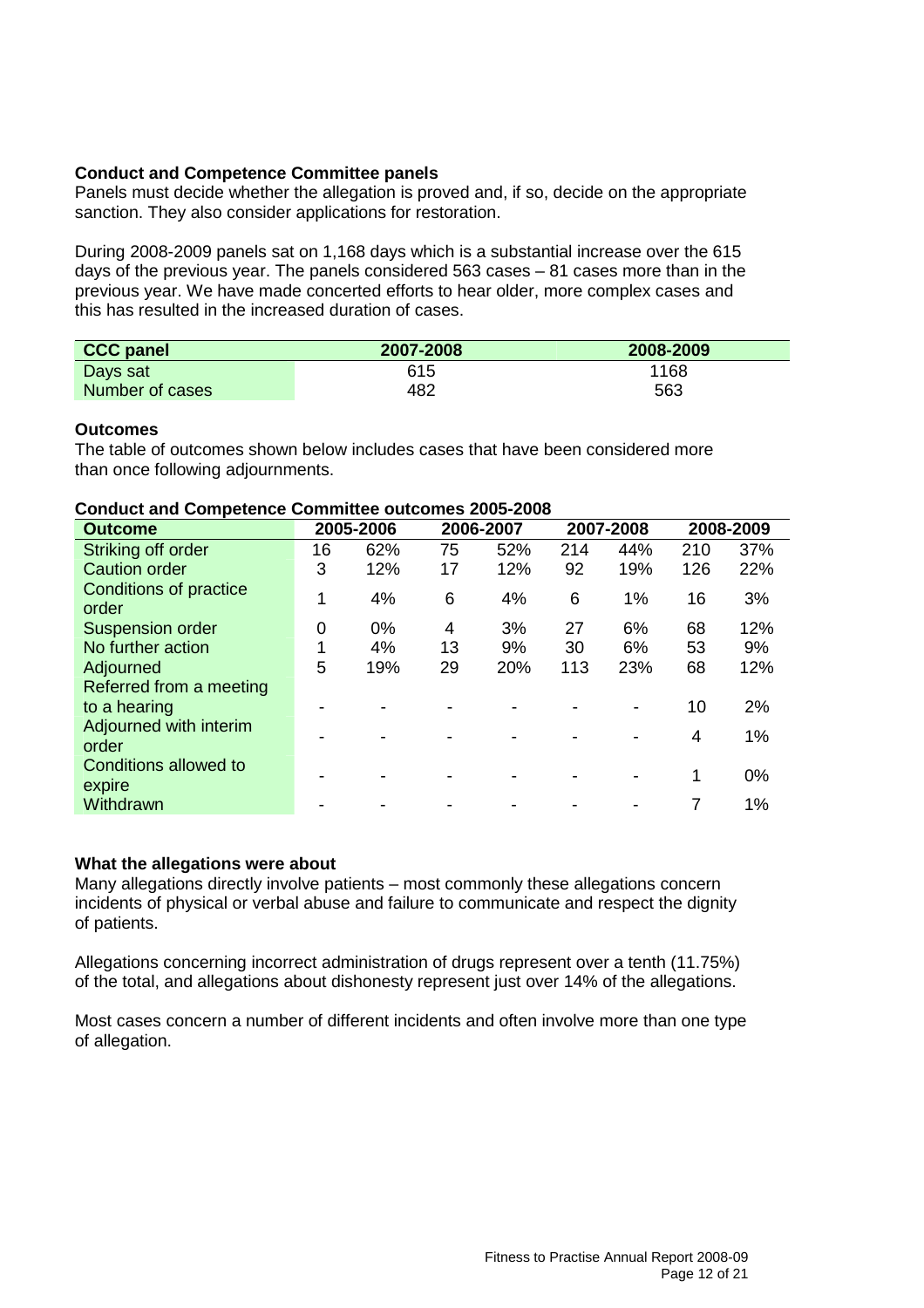| <b>Description of allegation</b>                                          | 2006-2007 | 2007-2008 | 2008-2009 |
|---------------------------------------------------------------------------|-----------|-----------|-----------|
| Dishonesty*                                                               | 19.23%    | 17.32%    | 14.83%    |
| Patient abuse (physical, sexual, verbal,<br>inappropriate relationship)   | 17.09%    | 14.30%    | 8.37%     |
| Lack of competence                                                        | -         |           | 8.66%     |
| Failure to maintain adequate records                                      | 7.48%     | 10.37%    | 8.52%     |
| Incorrect administration of drugs                                         | 10.47%    | 9.87%     | 11.75%    |
| Neglect of basic care                                                     | 10.04%    | 9.16%     | 10.57%    |
| Unsafe clinical practice                                                  | 7.48%     | 7.75%     | 7.78%     |
| Failure to collaborate with colleagues                                    | 4.06%     | 6.95%     | 6.90%     |
| Colleague abuse (physical, sexual, verbal,<br>inappropriate relationship) | 4.27%     | 2.72%     | 1.91%     |
| Failure to report incidents                                               | 3.42%     | 2.62%     | 0.44%     |
| Failure to act in an emergency                                            | 3.21%     | 1.91%     | 2.06%     |
| Accessing pornography - adult                                             | 2.35%     | 1.01%     | 0.59%     |
| Violence (harassment, assault)                                            | 1.92%     | 1.41%     | 1.91%     |
| Other**                                                                   | 8.98%     | 14.60%    | 15.71%    |

#### **Conduct and Competence Committee allegations** (including legacy allegations considered by the Preliminary Proceedings Committee)

\*Dishonesty includes theft, fraud, false claim to registration, claiming sick pay fraudulently, falsification of records, failure to disclose previous convictions, sleeping on duty, dishonesty about previous employment and misappropriation of drugs.

\*\* Other includes absence without leave, drink and drugs related offences (other than incorrect administration), breach of confidentiality, conviction or caution, bullying, failure to communicate, failure to maintain adequate staffing levels, failure to obtain consent, failure to provide adequate nursing care, failure to respect dignity of patient, holding against their will, indecent exposure, and sexual abuse.

# **Conduct and Competence Committee settings of allegations**

|                             | 2006-2007 | 2007-2008 | 2008-2009 |
|-----------------------------|-----------|-----------|-----------|
| <b>NHS</b>                  | 46.67%    | 42.48%    | 43.72%    |
| Residential or nursing home | 25.81%    | 30.07%    | 20.88%    |
| Unknown*                    | 15.32%    | 13.89%    | 21.59%    |
| Other settings**            | 6.85%     | 8.82%     | 9.38%     |
| Private hospital or company | 5.39%     | 3.84%     | 3.01%     |
| <b>Agency</b>               | 3.23%     | 1.14%     | 1.06%     |

\* In conviction or caution cases the work setting of the registrant is not always known or relevant.

\*\*Other settings includes independent practice.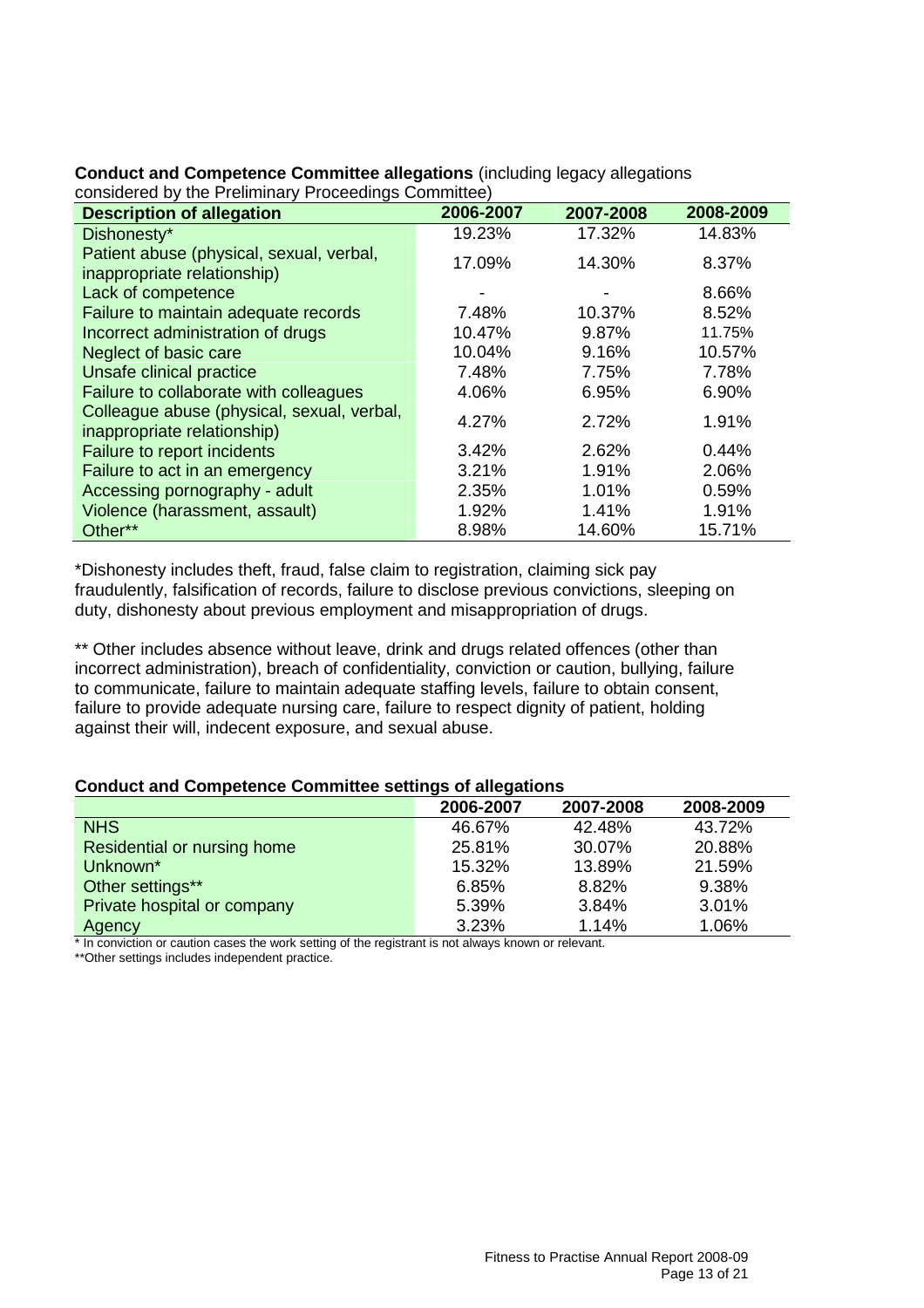# **Conduct and Competence Committee interim orders**

|            |                                                                              |     | 2007-2008 |    | 2008-2009 |
|------------|------------------------------------------------------------------------------|-----|-----------|----|-----------|
|            | Interim suspension order                                                     | 25  | 10%       | 23 | 14%       |
| <b>New</b> | Interim conditions of practice order                                         | 4   | 2%        | 4  | 2%        |
|            | Interim order not necessary                                                  | 8   | 3%        | 14 | 9%        |
|            | Interim suspension order continued                                           | 202 | 81%       | 98 | 60%       |
| Reviews*   | Interim suspension order replaced by interim<br>conditions of practice order |     | 0.4%      | 0  | 0%        |
|            | Interim conditions of practice order continued                               | 6   | 2%        | 22 | 13%       |
|            | Interim conditions of practice replaced by<br>interim suspension             |     | 0.4%      | 0  | 0%        |
|            | Interim order revoked                                                        |     | 0.4%      | 2  | 1%        |

*\*Includes cases that have been reviewed more than once*

# **Conduct and Competence Committee restoration applications heard 2005-2008**

|                                               |   | 2005-2006 |   | 2006-2007 |          | 2007-2008 |  | 2008-2009 |
|-----------------------------------------------|---|-----------|---|-----------|----------|-----------|--|-----------|
| Restored                                      | 4 | 24%       |   | 17%       |          | 0%        |  | 50%       |
| Restored with conditions of<br>practice order |   | 12%       |   | 17%       | $\Omega$ | 0%        |  | 0%        |
| Refused                                       |   | 65%       | 4 | 67%       | 10       | 100%      |  | 50%       |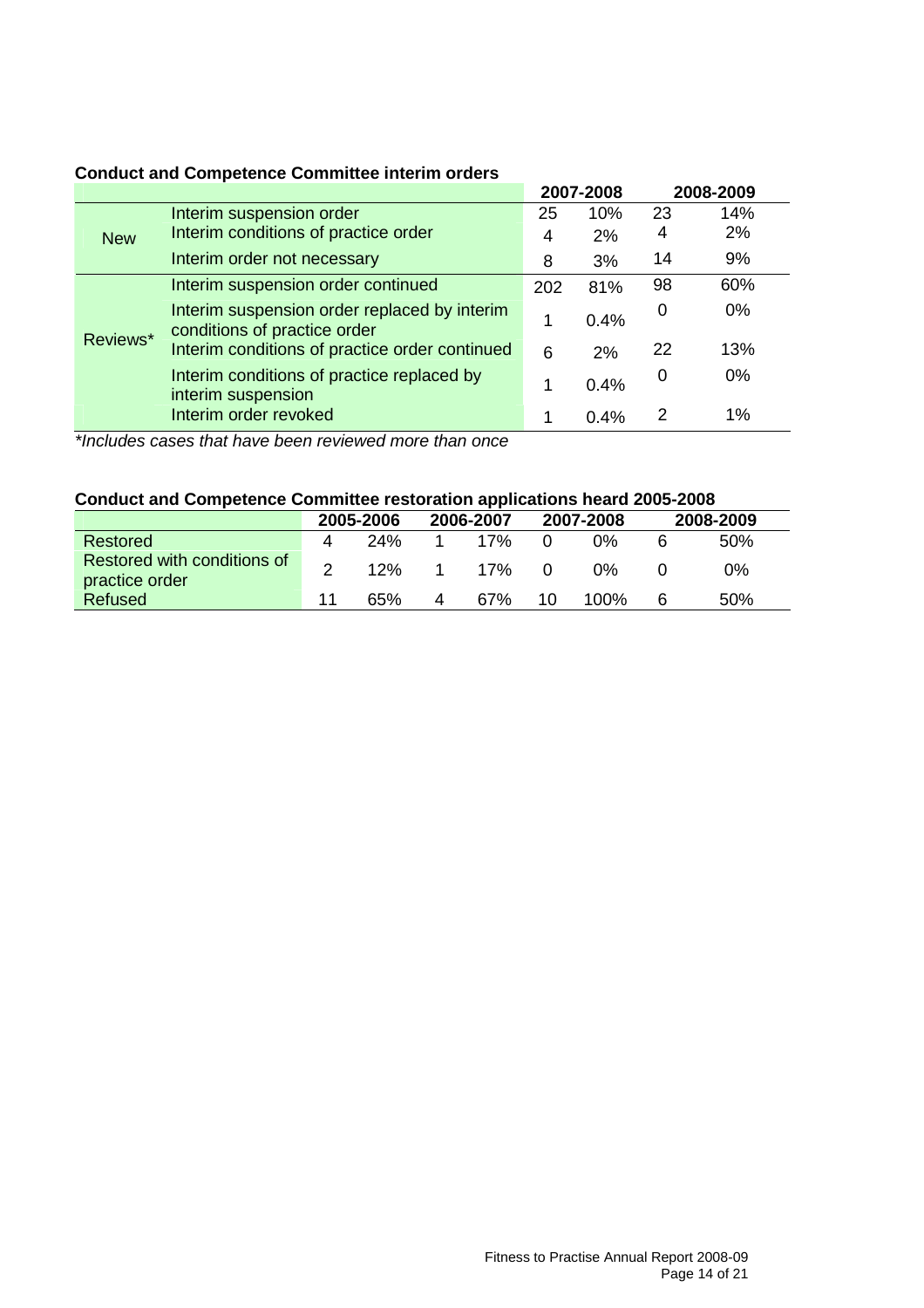#### **Legacy cases**

Panels of the Professional Conduct Committee sat on 73 days and considered 21 cases.

Approximately 30% of the cases received a caution, 30% were removed from the register, 30% were adjourned one or more times during the course of the year and in 10% of the cases no action was taken.

## **Professional Conduct Committee outcomes, 2005-2009\***

|                              |     | 2005-2006 |    | 2006-2007 |    | 2007-2008 |   | 2008-2009 |
|------------------------------|-----|-----------|----|-----------|----|-----------|---|-----------|
| No further action            | 10  | 4%        | 13 | 10%       | 12 | 9%        |   | 9.5%      |
| Cautioned                    | 48  | 19%       | 23 | 17%       | 19 | 15%       |   | 28.5%     |
| Removed                      | 128 | 51%       | 67 | 50%       | 58 | 45%       |   | 28.5%     |
| <b>Referred to screeners</b> |     | 0%        |    | 0%        |    | 1%        |   | 4.8%      |
| Adjourned                    | 64  | 25%       | 30 | 22%       | 40 | 31%       | 6 | 28.5%     |

*\*Includes cases that have been considered more than once following adjournments*

#### **Health Committee panels**

Panels must decide whether the allegation of impairment through ill health is proved and, if so, decide on the appropriate sanction. They also consider applications for restoration.

During 2008-2009 panels sat on 41 days which is a substantial increase over the 28 days of the previous year. The panels considered 149 cases compared with 41 cases in the previous year. However, because of the nature of these cases, many are considered on a number of occasions during their lifetime. This means the number of cases in the system generates a much higher number of occasions when each is considered by a panel.

| <b>HC Panel</b>        | 2007-2008 | 2008-2009 |
|------------------------|-----------|-----------|
| Days sat               | 28        | 41        |
| Number of cases*       | 41        | 149       |
| *Includes legacy cases |           |           |

#### **Health Committee panel outcomes, 2005-2009**

| <b>Outcome</b>                             |                          | 2005-2006 |    | 2006-2007 |    | 2007-2008 |    | 2008-2009 |
|--------------------------------------------|--------------------------|-----------|----|-----------|----|-----------|----|-----------|
| Suspension order*                          | 44                       | 31%       | 10 | 23%       | 13 | 32%       | 22 | 19%       |
| Adjourned*                                 | 31                       | 22%       | 10 | 23%       | 10 | 24%       | 54 | 47%       |
| Conditions of practice order               | 5                        | 3%        | 5  | 12%       | 7  | 17%       | 15 | 13%       |
| <b>Conditions of practice</b><br>continued | 0                        | $0\%$     | 2  | 5%        | 2  | 5%        | 2  | 2%        |
| Conditions allowed to expire               | $\overline{\phantom{a}}$ |           |    |           |    |           |    | 1%        |
| Case closed**                              | 52                       | 36%       | 8  | 19%       | 2  | 5%        | 8  | 7%        |
| Suspension order continued                 | 0                        | $0\%$     | 3  | 7%        | 2  | 5%        | 8  | 7%        |
| Referred to PPC/CCC*                       | $\overline{2}$           | 1%        | 0  | $0\%$     | 1  | 2%        | 2  | 2%        |
| Withdrawn                                  | 0                        | 0%        | 1  | 2%        | 1  | 2%        | 3  | 2%        |
| Suspension terminated**                    | 5                        | 3%        | 2  | 5%        |    | 2%        | 0  | 0%        |

\*This outcome includes some legacy cases

\*\*This outcome concerns legacy cases only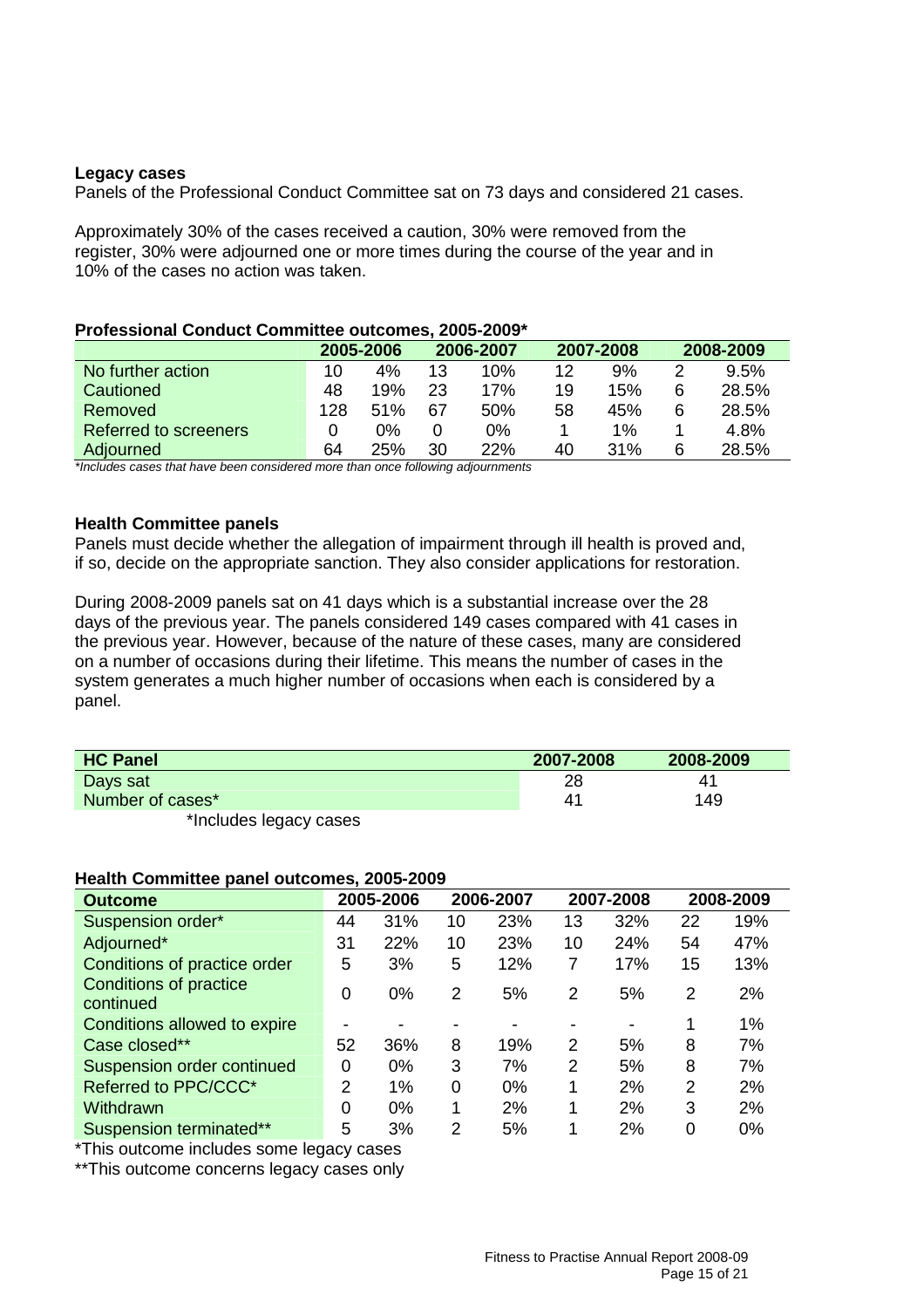## **What the allegations were about**

We have identified three broad categories to describe the types of health problem that have led to referral. These are: substance abuse, mental health and physical illness. The majority of the cases heard involved allegations of substance abuse (drugs and/or alcohol).

## **Health Committee allegations**

| Description of allegation* | 2005-2006 | 2006-2007 | 2007-2008 | 2008-2009 |
|----------------------------|-----------|-----------|-----------|-----------|
| Other mental illness       | 27.24%    | 37.35%    | 32.63%    | 32.43%    |
| <b>Physical illness</b>    | 5.72%     | 14.46%    | 23.16%    | 10.81%    |
| Drug abuse                 | 22.62%    | 19.28%    | 18.95%    | 13.51%    |
| Alcohol abuse              | 28.06%    | 22.89%    | 16.84%    | 29.73%    |
| Depressive illness         | 16.34%    | 6.02%     | 8.42%     | 13.51%    |

\*Includes allegations referred in legacy cases

# **Health Committee interim orders**

|                  |                                                |    | 2007-2008 |    | 2008-2009 |
|------------------|------------------------------------------------|----|-----------|----|-----------|
| New <sup>*</sup> | Interim order not necessary                    |    | $0\%$     | 2  | 2.5%      |
|                  | Interim conditions of practice order           |    | 2%        | 35 | 43%       |
|                  | Interim suspension order continued             | 53 | 95%       | 38 | 47%       |
| Reviews**        | Interim conditions of practice order continued |    | 2%        | 5  | 6%        |
|                  | Interim order revoked                          |    | 2%        |    | 1.5%      |

*\*includes some orders made at substantive hearings*

*\*\*Includes cases that have been reviewed more than once*

Our previous statistical reports are published on our web-site www.nmc-uk.org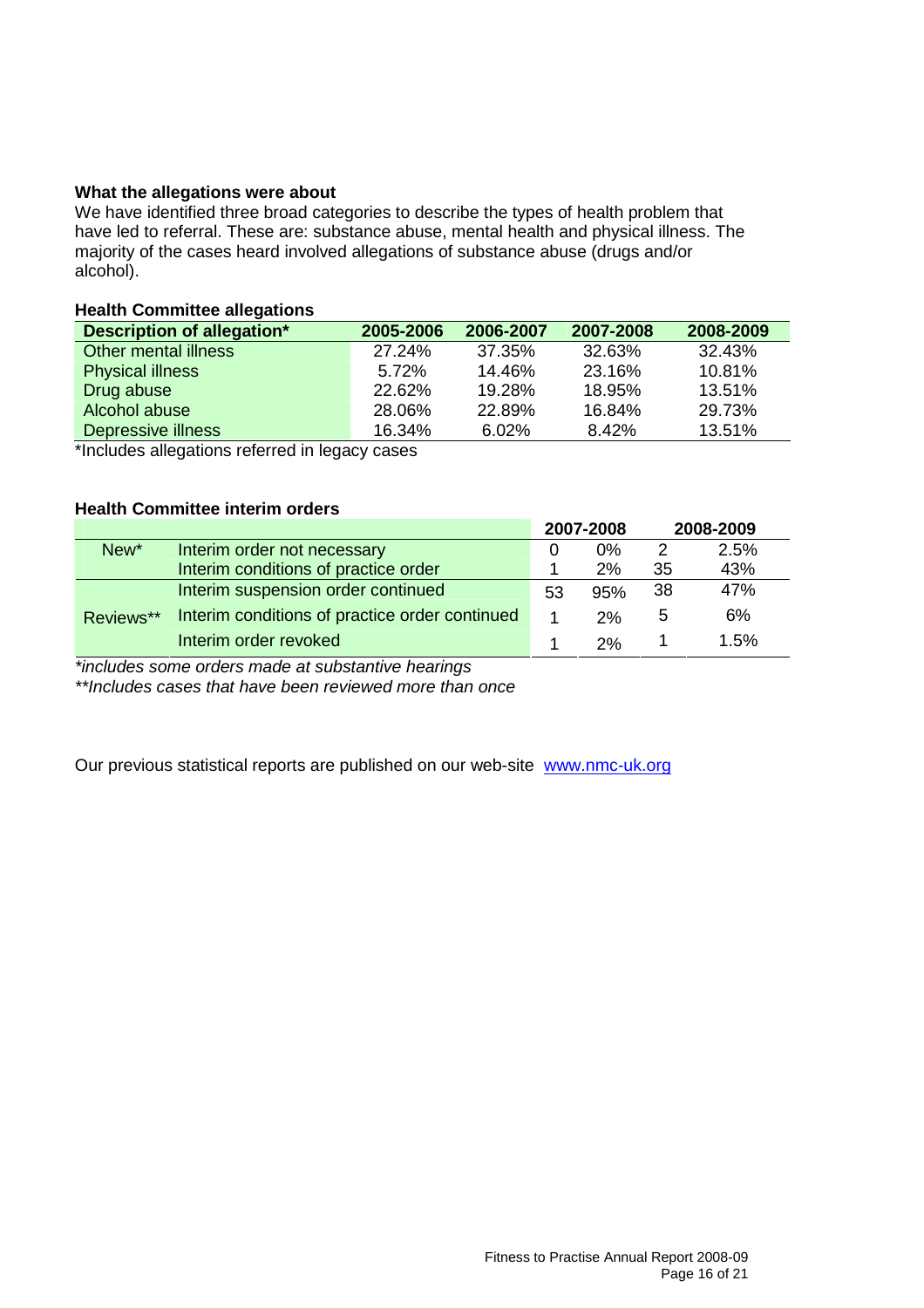## **Fitness to Practise panel activity Scotland 2006 – 2009**

# **New referrals**

# **Number of new referrals received from Scotland**

|                                                | April 06 - March<br>07 | April 07- March<br>08 | April 08 - March<br>09 |
|------------------------------------------------|------------------------|-----------------------|------------------------|
| Total number of new<br>referrals received      | 1624                   | 1487                  | 1759                   |
| Total number of new<br>referrals from Scotland | 98                     | 124                   | 138                    |
| Percentage of new referrals                    | 6.03%                  | 8.3%                  | 7.34%                  |

## **Comparison with the register for the cases referred from Scotland**

|          | <b>Register</b> | April 06-<br>March 07 | April 07-<br>March 08 | April 08 -<br>March 09 |
|----------|-----------------|-----------------------|-----------------------|------------------------|
| Scotland | 9.58%           | 6.03%                 | 8.3%                  | 7.85%                  |

## **Gender profile of the nurses and midwives referred from Scotland and comparison with the register**

|        | Register | April 06-<br>March 07 | April 07-<br>March 08 | April $08 -$<br>March 09 |
|--------|----------|-----------------------|-----------------------|--------------------------|
| Male   | 10.73%   | 33.67%                | 27.42%                | 36.23%                   |
| Female | 89.24%   | 66.33%                | 72.58%                | 63.77%                   |

## **Source of referral for the cases from Scotland**

|                                     | April 06 - March<br>07 | April 07- March<br>08 | April 08 - March<br>09 |
|-------------------------------------|------------------------|-----------------------|------------------------|
| Employers                           | 48                     | 65                    | 42                     |
| Police                              | 29                     | 52                    | 59                     |
| Member of the public                | 11                     |                       | 18                     |
| Other health professionals          | 3                      | 5                     |                        |
| Others (including self<br>referral) |                        |                       | 18                     |

## **Investigating Committee panels**

# **Scottish cases considered by Investigating Committee panels including legacy cases**

| Cases*                              | April 06 - March | April 07-<br>March 08 | April 08 -<br>March 09 |
|-------------------------------------|------------------|-----------------------|------------------------|
| Total number of cases<br>considered | 2387             | 2700                  | 2059                   |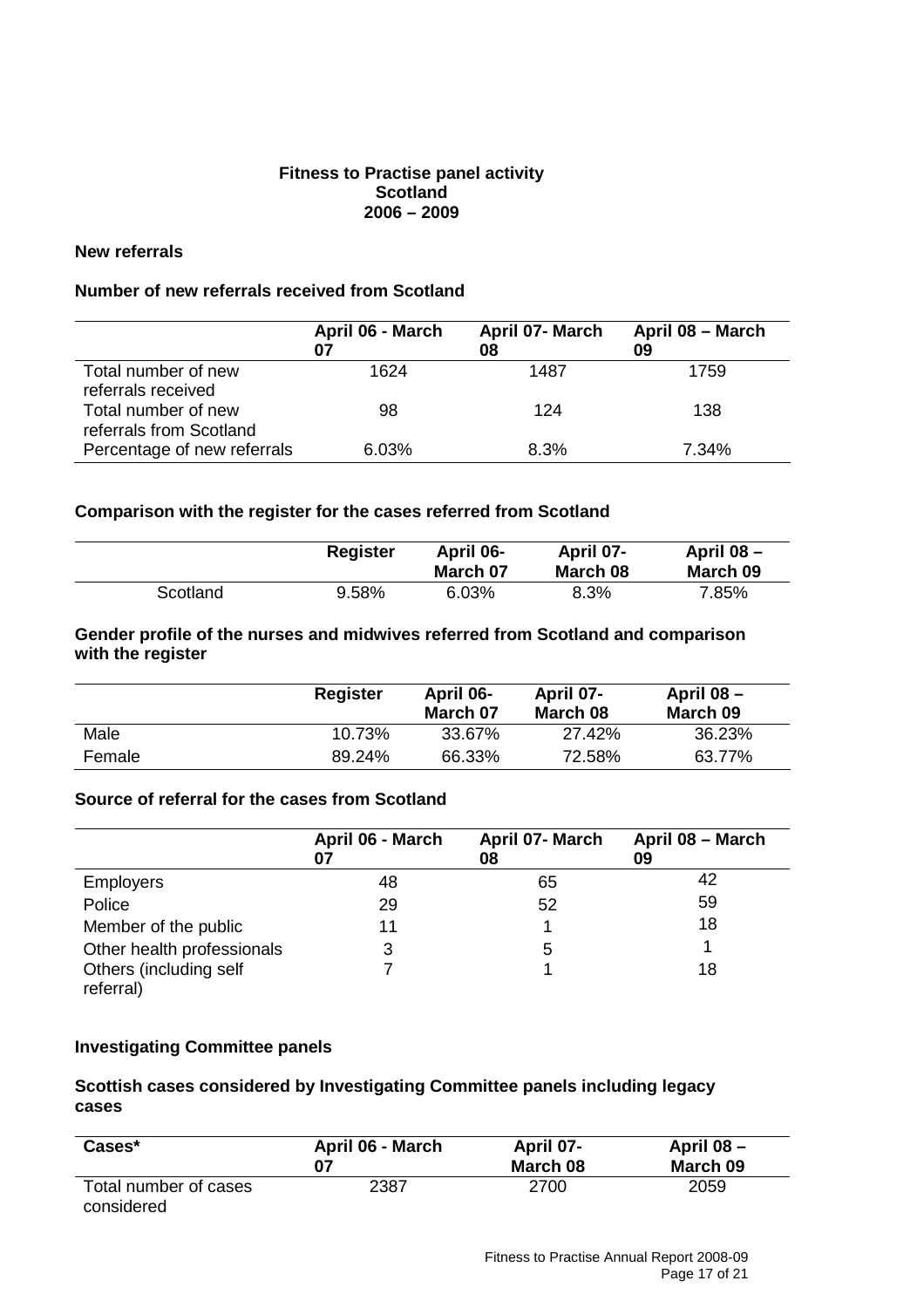| Total number of Scottish | 168 | 216 | 150 |
|--------------------------|-----|-----|-----|
| cases considered         |     |     |     |

*\*Figures above include cases that have been considered more than once following adjournments.*

# **Investigating Committee panel decisions for the cases from Scotland**

| <b>Decisions</b>                 | April 06- March 07 | April 07 - March | April 08 - March |
|----------------------------------|--------------------|------------------|------------------|
|                                  |                    | 08               | 09               |
| Further investigation            | 68                 | 74               | 43               |
| No case to answer                | 47                 | 91               | 46               |
| Refer to Conduct and             | 24                 | 21               | 18               |
| <b>Competence Committee</b>      |                    |                  |                  |
| <b>Refer to Health Committee</b> | 4                  | 3                | 8                |
| Adjourned                        | 16                 | 13               | 4                |
| Request medical                  | 9                  | 14               |                  |
| examination                      |                    |                  |                  |
| Withdrawn                        | 0                  | 0                | 3                |
| Declined to Proceed              | 0                  |                  |                  |
| Other                            |                    |                  |                  |

## **Investigating Committee interim orders in Scotland April 2008 – March 2009**

| <b>New</b> | Interim suspension order                       | 18 |
|------------|------------------------------------------------|----|
|            | Interim suspension order not necessary         |    |
| Review     | Interim conditions of practice order continued |    |

#### **Conduct and Competence Committee panels**

#### **Scottish cases considered by Conduct and Competence Committee panels including legacy cases**

| Cases*                                              | April 06 - March<br>07 | April 07-<br>March 08 | April 08 -<br>March 09 |
|-----------------------------------------------------|------------------------|-----------------------|------------------------|
| Total number of cases<br>considered                 | 279                    | 612                   | 705                    |
| <b>Total number of Scottish</b><br>cases considered | 29 (10.39%)            | 57 (9.31%)            | 32 (4.53%)             |
| Total number of days to<br>consider Scottish cases  | 43                     | 67                    | 46.5                   |

*\*Figures above include cases that have been considered more than once following adjournments.*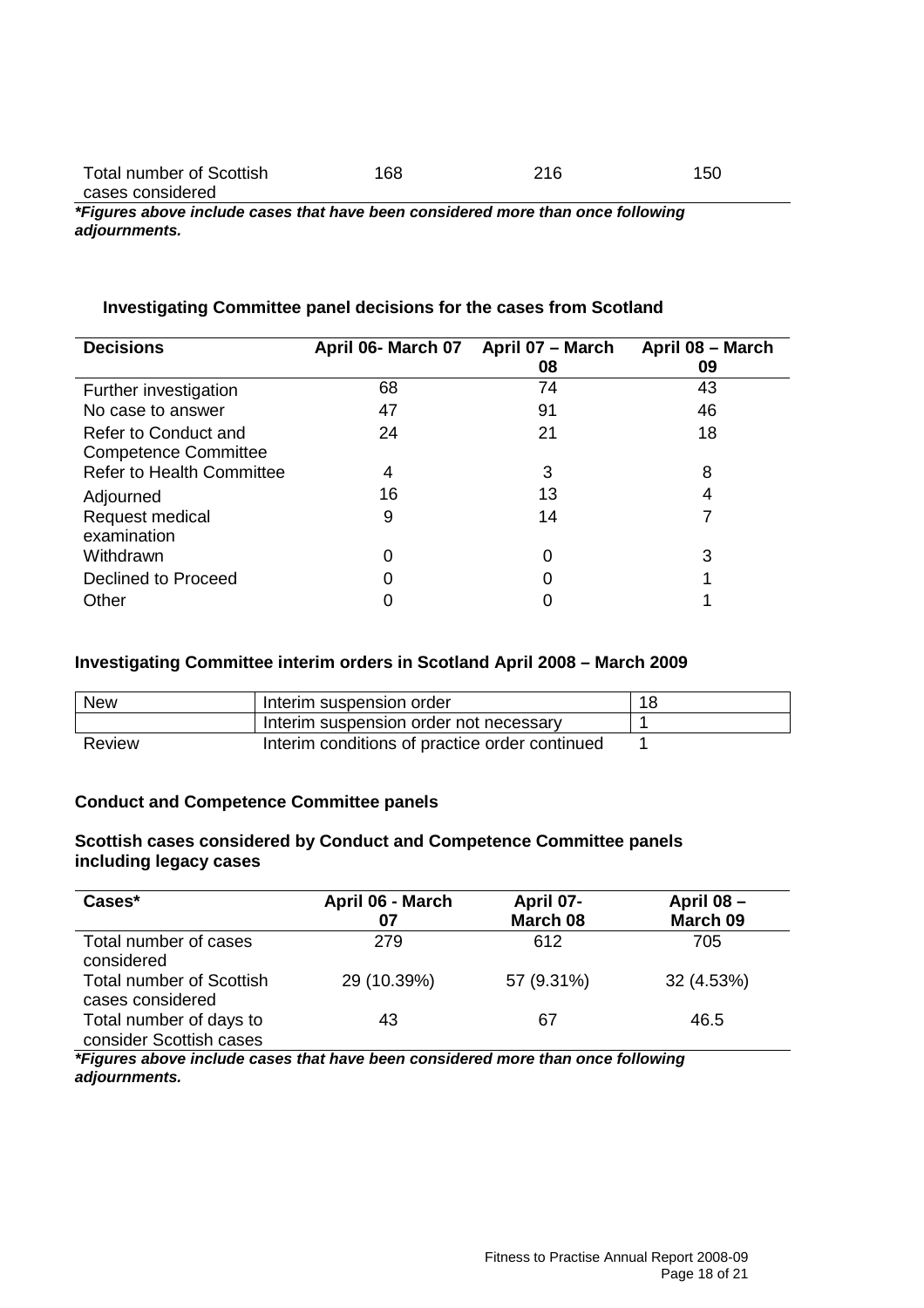

# **Conduct and Competence Committee outcomes for Scottish cases including legacy cases**

The table of outcomes shown below includes cases that have been considered more than once following adjournments.

| <b>Outcome</b>               | April 06 - March<br>07 | April 07 - March<br>08 | April 08 - March<br>09 |
|------------------------------|------------------------|------------------------|------------------------|
| Struck off / removed         | 15                     | 28                     | 15                     |
| Suspension order             |                        | 2                      | 3                      |
| Conditions of practice order |                        |                        |                        |
| Conditions allowed to expire |                        |                        |                        |
| Caution order                |                        | 11                     |                        |
| Not proved                   |                        |                        |                        |
| Adjourned                    | 9                      | 15                     |                        |
| No further action            |                        |                        |                        |
| <b>Referred to Health</b>    |                        |                        |                        |
| Committee                    |                        |                        |                        |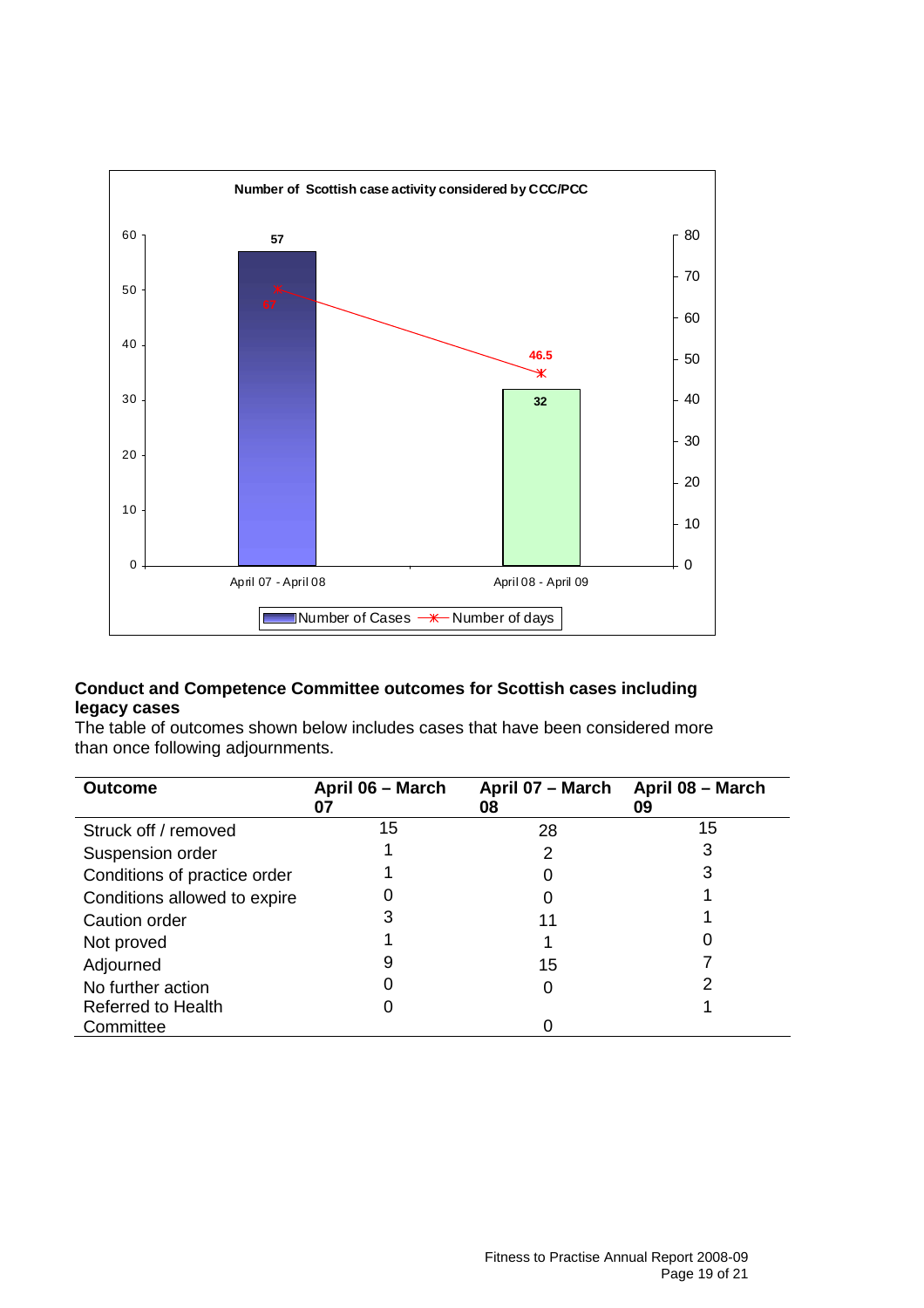